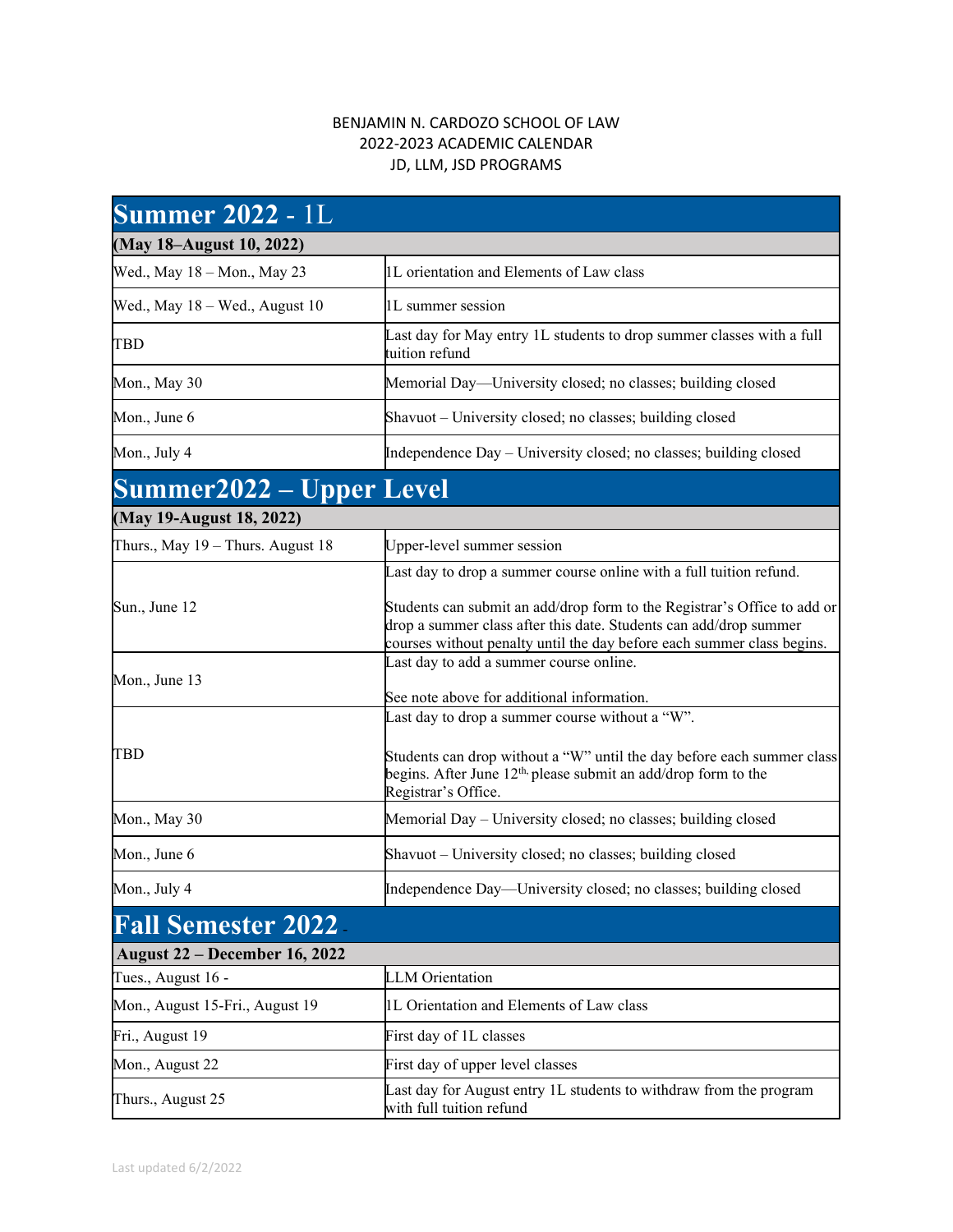| Sun., August 28                        | Last day for LL.M and continuing JD students to drop fall classes with a<br>full tuition refund (for students withdrawing from the program or<br>registered for less than full-time) |
|----------------------------------------|--------------------------------------------------------------------------------------------------------------------------------------------------------------------------------------|
| Mon., August 29                        | Last day for LL.M and continuing JD students to add fall classes                                                                                                                     |
| Sun., September 4                      | Last day to drop courses without a "W" being recorded on the student's<br>transcript                                                                                                 |
| Mon., September 5                      | Labor Day - University closed; no classes; building closed                                                                                                                           |
| Fri., September 9                      | Monday schedule; Classes end at 4PM                                                                                                                                                  |
| Mon., September 26-Tues., September 27 | Rosh Hashanah - University closed; no classes; building closed                                                                                                                       |
| Thurs., September 29                   | Tuesday schedule                                                                                                                                                                     |
|                                        | Last day to apply for a January 2023 degree (all programs)                                                                                                                           |
| Fri., September 30                     | Last day for LLM January 2023 degree candidates to submit a<br>concentration application                                                                                             |
| <b>TBD</b>                             | Elements of Law exam for 1L's; no 1L classes                                                                                                                                         |
| <b>TBD</b>                             | Contracts begins                                                                                                                                                                     |
| Tues., October 4                       | Eve of Yom Kippur – Classes end at 4PM; offices close early; building<br>closes early                                                                                                |
| Wednesday, October 5                   | Yom Kippur – University closed; no classes; building closed                                                                                                                          |
| Mon., October 10-Tues., October 11     | Sukkot - University closed; no classes; building closed                                                                                                                              |
| Thurs., October 13                     | Tuesday schedule                                                                                                                                                                     |
| Mon., October 17                       | Shemini Atzeret - University closed; no classes; building closed                                                                                                                     |
| Tues., October 18                      | Simchat Torah - University closed; no classes; building closed                                                                                                                       |
| Wed., October 19                       | Monday schedule                                                                                                                                                                      |
| Tues., November 22                     | Thursday schedule                                                                                                                                                                    |
| Thurs., November 24-Fri., November 25  | Thanksgiving break; no classes; building closed on Thanksgiving Day                                                                                                                  |
| Fri., December 2                       | Last day of Fall classes                                                                                                                                                             |
| Mon., December 5                       | Reading day or makeup day (if needed)                                                                                                                                                |
| Tues., December 6 – Fri., December 16  | Final examinations                                                                                                                                                                   |
| <b>Winter Session 2023</b>             |                                                                                                                                                                                      |
| (January 3-January 15, 2023            |                                                                                                                                                                                      |
| <b>TBD</b>                             | Last day to drop a winter course with a full refund and without a "W"                                                                                                                |
| Mon., January 2                        | New Year's Day Observed - University closed' no classes; building<br>closed                                                                                                          |
| Tues., January 3 - Sun., January 15    | Winter session classes (exact dates and offerings will be finalized in the<br>fall)                                                                                                  |